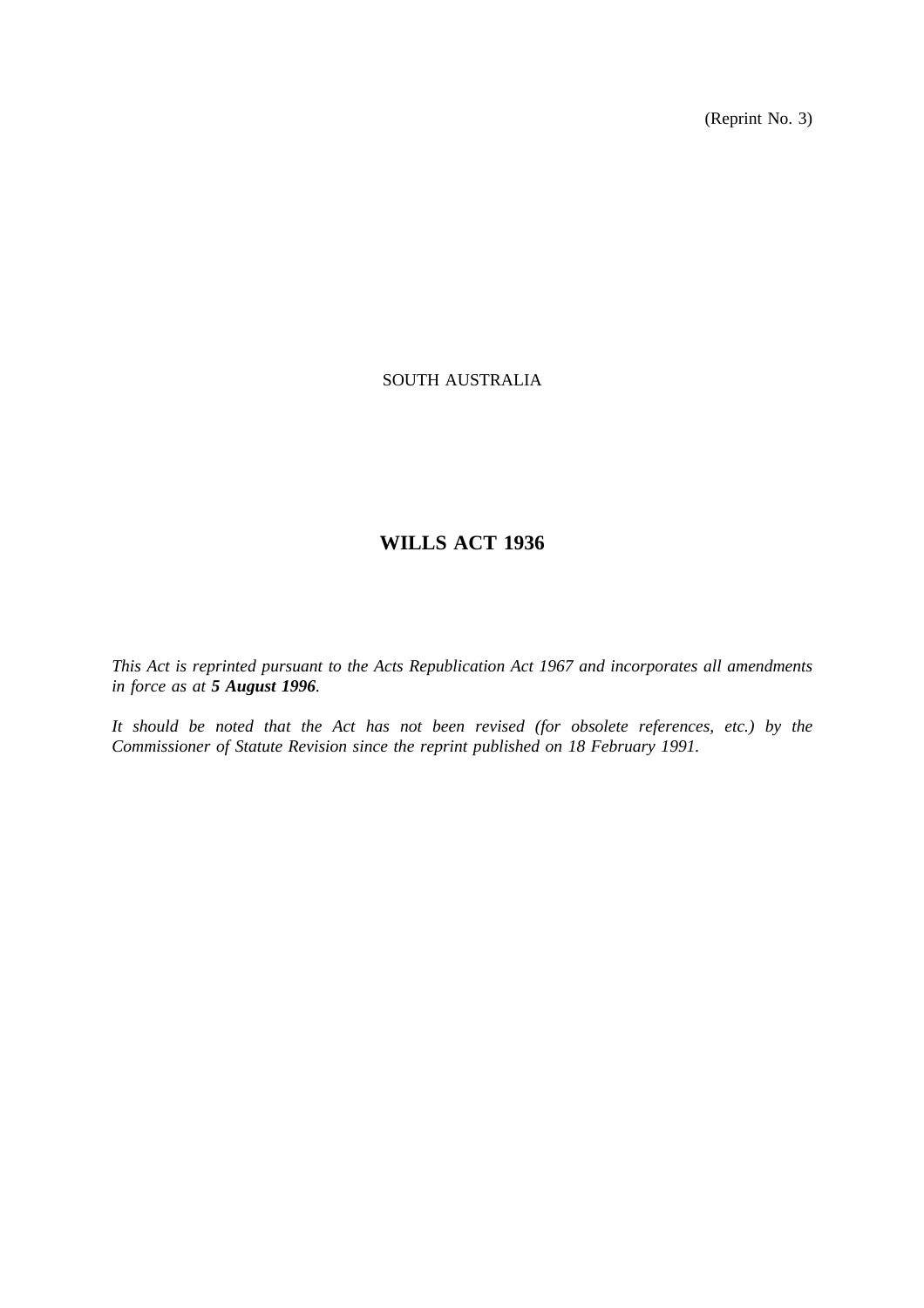## **SUMMARY OF PROVISIONS**

## **PART 1 PRELIMINARY**

- 1. Short title
- 3. Interpretation and application of Act

#### **PART 2**

#### **THE MAKING, ALTERATION, REVOCATION, REVIVAL, ETC., OF WILLS**

*Property which may be disposed of by Will*

4. All property may be disposed of by will

#### *Testamentary capacity*

- 5. Will of minor
- 6. Will of minor pursuant to leave of Court
- 7. Will of person lacking testamentary capacity pursuant to leave of court

#### *Execution and attestation of wills*

- 8. Requirements as to writing and execution of will
- 10. Exercise of power of appointment by will
- 11. Will of person on active service
- 12. Validity of will
- 13. Wills made out of the State to be admitted if made according to the law of the place where made, etc.
- 14. Wills made in the State to be admitted if made according to local usage
- 16. Will not void by incompetency of witness<br>17. Gifts to an attesting witness
- Gifts to an attesting witness
- 18. Creditor attesting to be admitted a witness
- 19. Executor to be admitted a witness

#### *Revocation of wills*

- 20. Will to be revoked by marriage
- 20A. Effect of termination of marriage on will
- 21. No will to be revoked by presumption
- 22. In what cases wills may be revoked
- 23. Change of domicile not to invalidate will

#### *Alterations in wills*

24. No alteration in a will has any effect unless executed as a will

#### *Revival of wills*

25. How revoked will is to be revived

## *Rectification of wills*

25AA. Power of rectification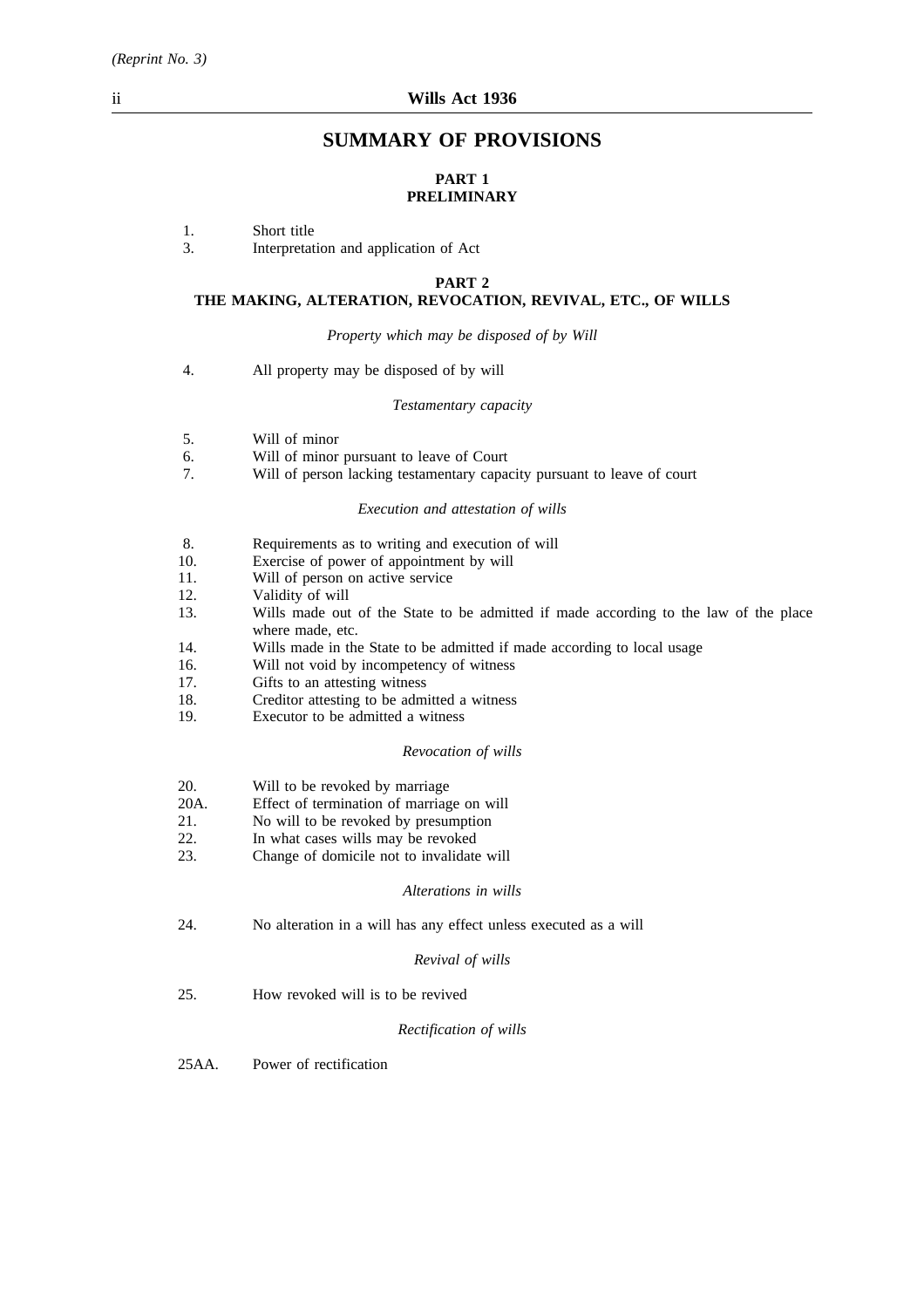#### **PART 3**

## **VALIDITY OF WILLS MADE OUTSIDE THE STATE**

- 25A. Interpretation and application
- 25B. General rule as to formal validity
- 
- 25C. Additional rules<br>25D. Validity of statu Validity of statutory wills made outside the State

#### **PART 4 CONSTRUCTION OF WILLS**

- 26. When a devise not to be rendered inoperative, etc.<br>27. A will to speak from the death of the testator
- 27. A will to speak from the death of the testator 28. What a residuary devise includes
- 28. What a residuary devise includes<br>29. What estates a general devise incl
- 29. What estates a general devise includes<br>30. What property subject to a power of a
- 30. What property subject to a power of appointment a general gift includes 31. How a devise without words of limitation is to be construed
- 31. How a devise without words of limitation is to be construed<br>32. How the words "die without issue" or "die without leaving is
- 32. How the words "die without issue" or "die without leaving issue" are to be construed 33. No devise to trustees or executors, etc., operates to pass a chattel interest
- 33. No devise to trustees or executors, etc., operates to pass a chattel interest
- 34. Trustees under an unlimited devise, etc., to take the fee<br>35. Devises of estates tail do not lanse
- 35. Devises of estates tail do not lapse<br>36. Gifts to children or other issue who
- 36. Gifts to children or other issue who leave issue living at the testator's death do not lapse
- 37. Validity of certain wills<br>38. References to valuation
- References to valuations made or accepted for succession duty purposes, etc., to be construed, where appropriate, as references to valuations made by competent valuers

## **APPENDIX LEGISLATIVE HISTORY**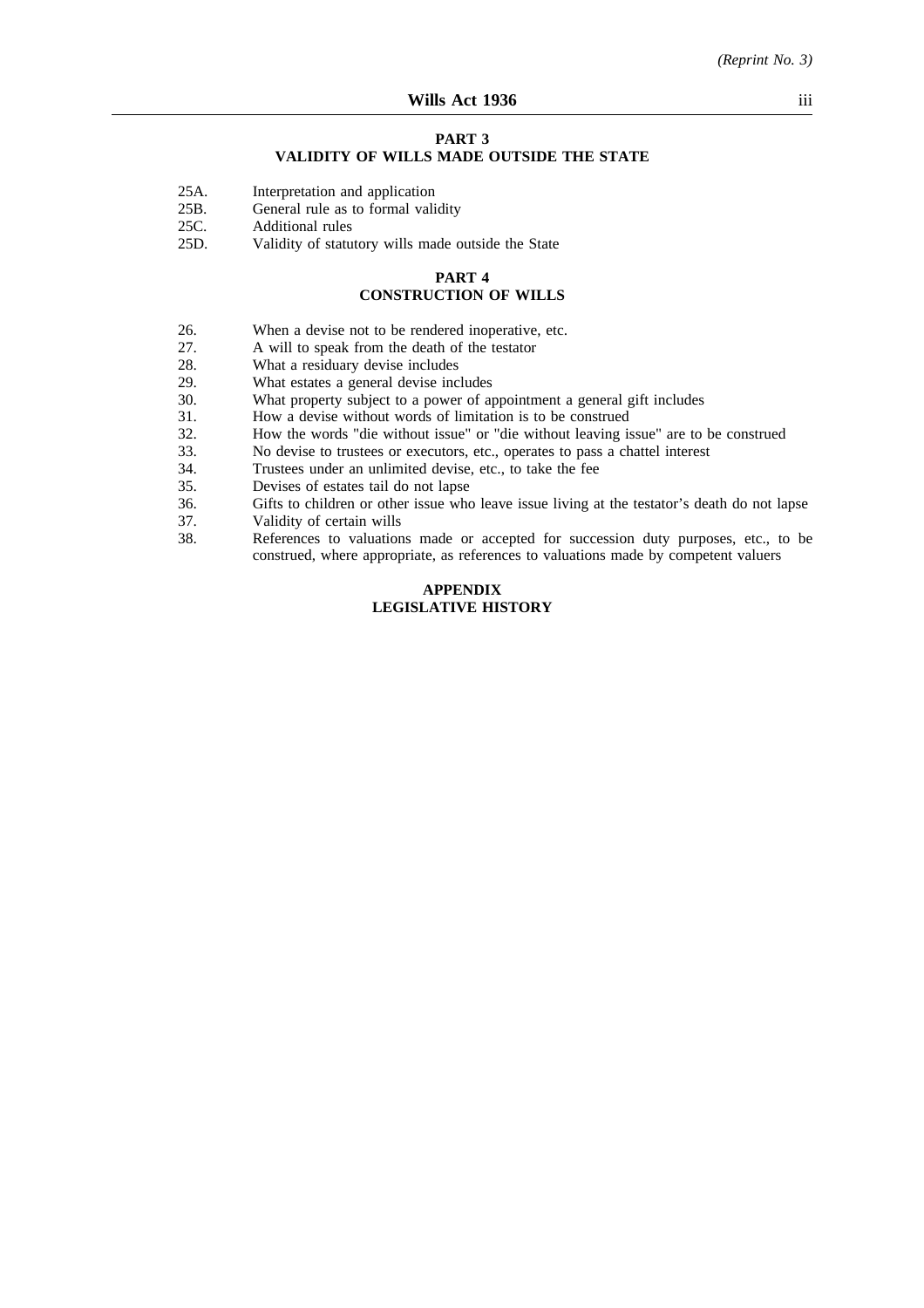## **WILLS ACT 1936**

being

Wills Act 1936 No. 2302 of 1936 [Assented to 5 November  $1936$ ]<sup>1</sup>

as amended by

Wills Act Amendment Act 1940 No. 11 of 1940 [Assented to 26 September 1940]

Wills Act Amendment Act 1966 No. 27 of 1966 [Assented to 17 March 1966]

Wills Act Amendment Act 1969 No. 13 of 1969 [Assented to 27 February 1969]

Wills Act Amendment Act 1972 No. 10 of 1972 [Assented to 23 March 1972]<sup>2</sup>

Wills Act Amendment Act 1975 No. 55 of 1975 [Assented to 17 April 1975]

Wills Act Amendment Act (No. 2) 1975 No. 86 of 1975 [Assented to 20 November 1975]<sup>3</sup>

Wills Act Amendment Act 1980 No. 34 of 1980 [Assented to 17 April 1980]<sup>4</sup>

Statute Law Revision Act (No. 2) 1990 No. 54 of 1990 [Assented to 22 November 1990]<sup>5</sup>

Wills (Miscellaneous) Amendment Act 1994 No. 9 of 1994 [Assented to 21 April 1994]<sup>6</sup>

Wills (Wills for Persons Lacking Testamentary Capacity) Amendment Act 1996 No. 36 of 1996 [Assented to 2 May 19961<sup>7</sup>

Wills (Effect of Termination of Marriage) Amendment Act 1996 No. 39 of 1996 [Assented to 6 June 1996]<sup>8</sup>

- <sup>1</sup> Came into operation 1 June 1937: *Gaz*. 25 March 1937, p.644.
- <sup>2</sup> Came into operation 31 May 1973: *Gaz*. 31 May 1973, p. 2318.
- <sup>3</sup> Came into operation 29 January 1976: *Gaz*. 29 January 1976, p. 357.
- <sup>4</sup> Came into operation 1 January 1980: s. 2.
- <sup>5</sup> Came into operation (except Scheds. 2, 3 and 4) 22 November 1990: s. 2(1); Sched. 2 came into operation 1 August 1990: s. 2(2); Sched. 4 came into operation 24 December 1990: *Gaz*. 6 December 1990, p. 1685; Sched. 3 came into operation 18 February 1991: *Gaz.* 10 January 1991, p. 30.
- <sup>6</sup> Came into operation 1 July 1994: *Gaz*. 2 June 1994, p. 1522.
- <sup>7</sup> Came into operation 10 June 1996: *Gaz*. 23 May 1996, p. 2534.
- <sup>8</sup> Came into operation 5 August 1996: *Gaz*. 27 June 1996, p. 3104.

#### *NOTE:*

- *Asterisks indicate repeal or deletion of text.*
	- *For the legislative history of the Act see Appendix. Entries appearing in the Appendix in bold type indicate the amendments incorporated since the last reprint.*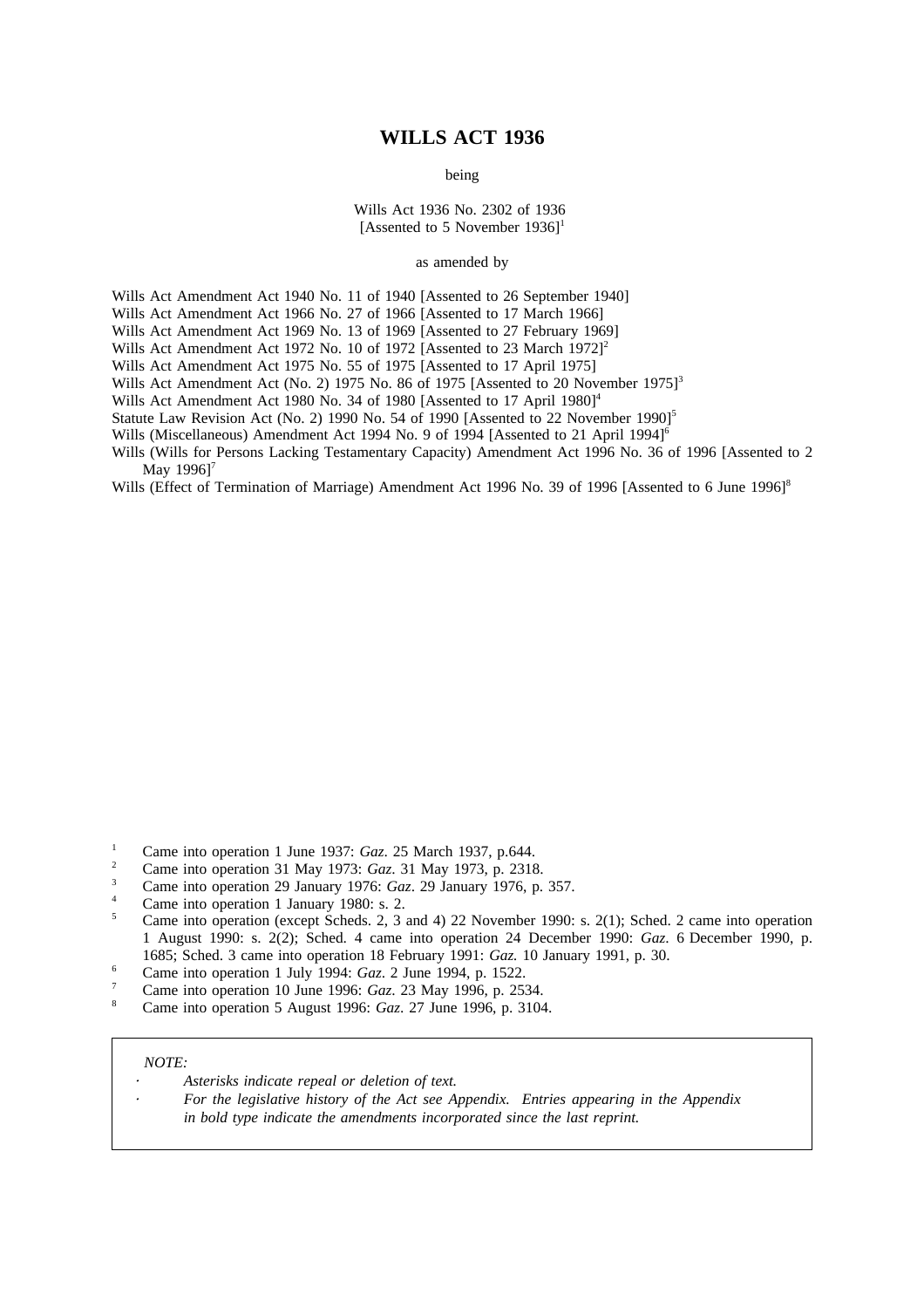## **An Act to consolidate certain enactments relating to wills.**

The Parliament of South Australia enacts as follows:

## **PART 1 PRELIMINARY**

## **Short title**

**1.** This Act may be cited as the *Wills Act 1936*.

\*\*\*\*\*\*\*\*\*\*

## **Interpretation and application of Act**

**3.** (1) In this Act, unless the contrary intention appears—

"**adult**" means a person of or over the age of 18 years;

"**the Court**" means the Supreme Court of South Australia;

"**minor**" means a person under the age of 18 years;

"**personal estate**" includes leasehold estates and other chattels real and money, shares of Government and other funds, securities for money (not being real estates), debts, choses in action, rights, credits, goods, and all other property whatsoever which, prior to the coming into operation of *The Intestate Real Estates Distribution Act 1867* devolved by law upon the executor or administrator and any share or interest in any such personal estate;

"**real estate**" includes messuages, lands, rents, and hereditaments, whether freehold or of any other tenure, and whether corporeal, incorporeal, or personal, and any estate, right or interest (other than a chattel interest) therein;

"**the Registrar**" means the Registrar of Probates or a deputy Registrar of Probates;

"**will**" includes testament, codicil, appointment by will or by writing in the nature of a will in exercise of a power and a disposition by will and testament or devise of the custody and tuition of any child by virtue of the Imperial Act passed in the twelfth year of the reign of King Charles the Second, Chapter 24, and any other testamentary disposition.

(2) Except where this Act otherwise provides, this Act applies to every will made on or after 1 January, 1838. Every will re-executed or republished or revived by any codicil will, for the purposes of this Act, be taken to have been made at the time at which the will or codicil was so re-executed, republished or revived.

(3) This Act does not extend to any estate *pur autre vie* of any person who died before 1 January, 1838.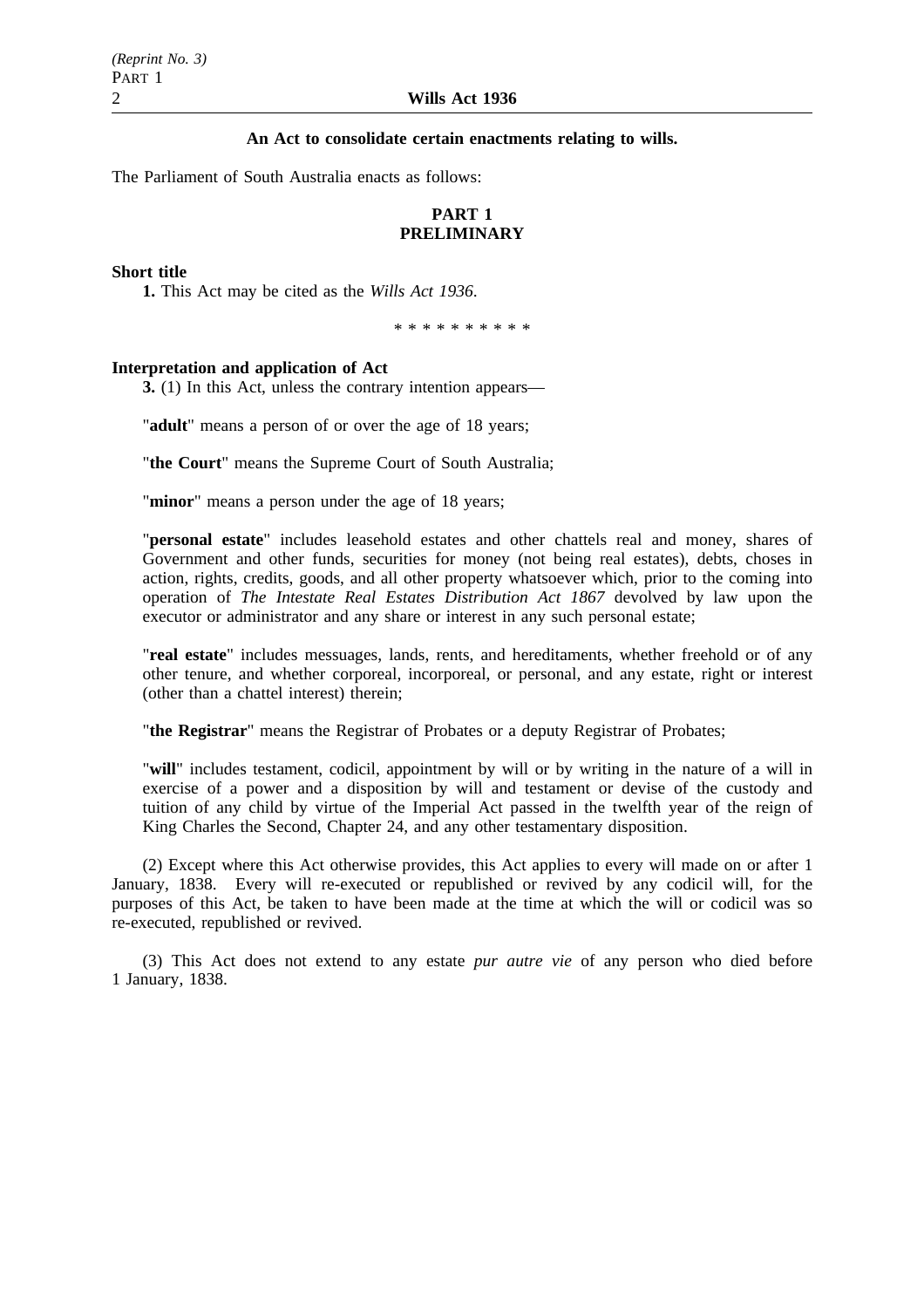## **PART 2**

## **THE MAKING, ALTERATION, REVOCATION, REVIVAL, ETC., OF WILLS**

*Property which may be disposed of by Will*

#### **All property may be disposed of by will**

**4.** (1) Every person may devise, bequeath or dispose of by his or her will, executed in the manner required by this Act, all real estate and all personal estate to which the person is entitled either at law or in equity at the time of his or her death and which if not so devised, bequeathed or disposed of would devolve upon the heir at law of the person or (if he or she became entitled by descent) of his or her ancestor or upon his or her executor or administrator.

- (2) The power given by this section extends to—
- *(a)* any estate *pur autre vie* whether there is or is not any special occupant of the estate and whether the estate is freehold or of any other tenure and whether it is a corporeal or incorporeal hereditament;
- *(b)* every contingent, executory or other future interest in any real or personal estate whether the testator is or is not ascertained as the person or one of the persons in whom that interest may become vested, and whether the testator is entitled to that interest under the instrument by which it was created or under any disposition of the interest by deed or will;
- *(c)* every right of entry for condition broken and every other right of entry;
- *(d)* any such estate, interest, right or other real or personal estate as mentioned in this section to which the testator is entitled at the time of his or her death, notwithstanding that he or she became so entitled subsequently to the execution of his or her will.

#### *Testamentary capacity*

#### **Will of minor**

**5.** (1) Subject to this Act, a minor cannot make, alter or revoke a will.

(2) A minor who is or has been married may make, alter or revoke a will as if he or she were an adult.

(3) A minor may make a will in contemplation of marriage (and may alter or revoke such a will) but the will is of no effect unless the contemplated marriage is solemnised.

## **Will of minor pursuant to leave of Court**

**6.** (1) The Court may, on application by a minor, make an order authorising the minor to make or alter a will in specific terms approved by the Court, or to revoke a will.

(2) An authorisation under this section may be granted on such conditions as the Court thinks fit.

- (3) Before making an order under this section, the Court must be satisfied that—
- *(a)* the minor understands the nature and effect of the proposed will, alteration or revocation; and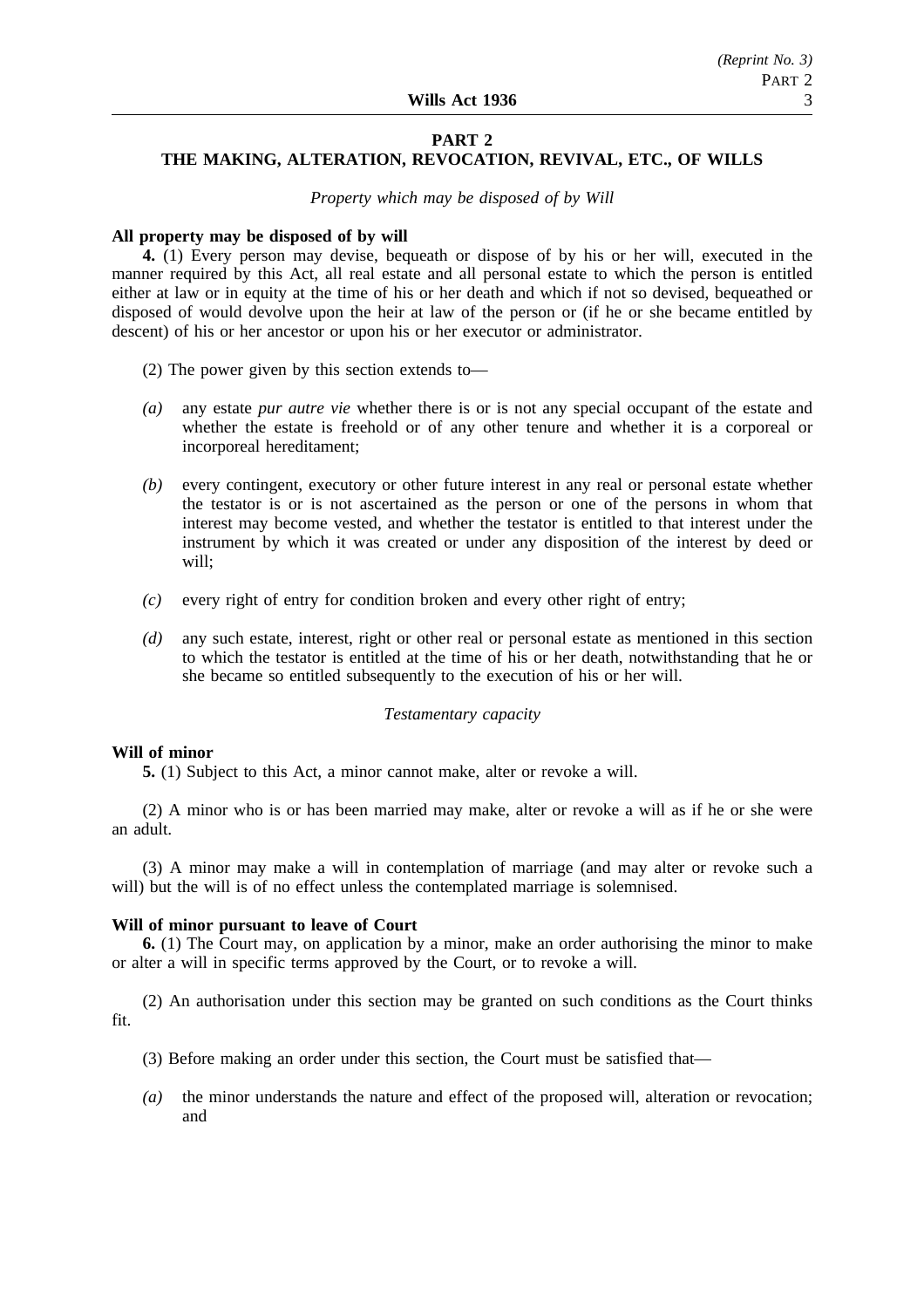- *(b)* the proposed will, alteration or revocation accurately reflects the intentions of the minor; and
- *(c)* it is reasonable in all the circumstances that the order should be made.

(4) A will or instrument altering or revoking a will made pursuant to an order under this section—

- *(a)* must be executed as required by law and one of the attesting witnesses must be the Registrar or the Public Trustee; and
- *(b)* must be deposited for safe custody with the Registrar under section 13 of the *Administration and Probate Act 1919*.

(5) The will may not be withdrawn from deposit with the Registrar by the minor unless the Court has made an order authorising the minor to revoke the will or the minor has attained the age of 18 years or is married.

#### \*\*\*\*\*\*\*\*\*\*

#### **Will of person lacking testamentary capacity pursuant to leave of court**

**7.** (1) The Court may, on application by any person made with the leave of the Court, make an order authorising the making or alteration of a will in specific terms approved by the Court, or the revocation of a will, on behalf of a person who lacks testamentary capacity.

(2) An authorisation under this section may be granted on such conditions as the Court thinks fit.

- (3) Before making an order under this section, the Court must be satisfied that—
- *(a)* the person lacks testamentary capacity; and
- *(b)* the proposed will, alteration or revocation would accurately reflect the likely intentions of the person if he or she had testamentary capacity; and
- *(c)* it is reasonable in all the circumstances that the order should be made.

(4) In considering an application for an order under this section, the Court must take into account the following matters:

- *(a)* any evidence relating to the wishes of the person;
- *(b)* the likelihood of the person acquiring or regaining testamentary capacity;
- *(c)* the terms of any will previously made by the person;
- *(d)* the interests of—
	- (i) the beneficiaries under any will previously made by the person;
	- (ii) any person who would be entitled to receive any part of the estate of the person if the person were to die intestate;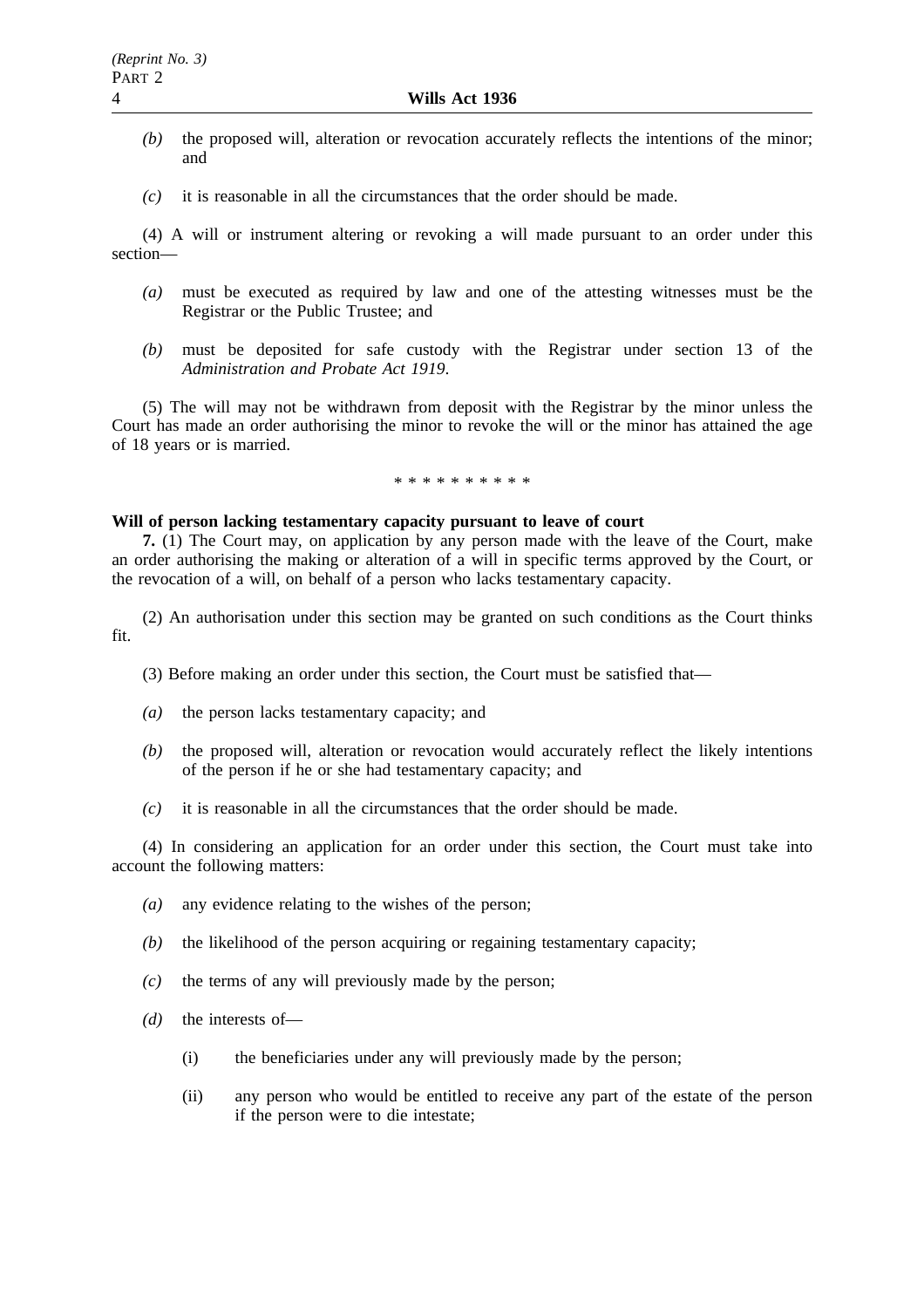- (iii) any person who would be entitled to claim the benefit of the *Inheritance (Family Provision) Act 1972* in relation to the estate of the person if the person were to die;
- (iv) any other person who has cared for or provided emotional support to the person;
- *(g)* any gift for a charitable or other purpose the person might reasonably be expected to give by a will;
- *(h)* the likely size of the estate;
- *(i)* any other matter that the Court considers to be relevant.
- (5) An order may be made under this section in relation to a minor.
- (6) The Court is not bound by rules of evidence in proceedings under this section.

(7) The following persons are entitled to appear and be heard at proceedings under this section:

- *(a)* the person in relation to whom the order is proposed to be made;
- *(b)* a legal practitioner representing the person or, with the leave of the Court, some other person representing the person;
- *(c)* the person holding or acting in the office of Public Advocate under the *Guardianship and Administration Act 1993*;
- *(d)* the person's administrator, if one has been appointed under the *Guardianship and Administration Act 1993*;
- *(e)* the person's guardian or enduring guardian, if one has been appointed under the *Guardianship and Administration Act 1993*;
- *(f)* the person's manager, if one has been appointed under the *Aged and Infirm Persons' Property Act 1940*;
- *(g)* the person's attorney, if one has been appointed under an enduring power of attorney;
- *(h)* any other person who has, in the opinion of the Court, a proper interest in the matter.

(8) In determining an application under this section, the Court may make such incidental orders relating to costs or other matters as it thinks fit.

(9) A will or instrument altering or revoking a will made pursuant to an order under this section must be executed as follows:

- *(a)* it must be signed by the Registrar; and
- *(b)* it must be sealed with the seal of the Court.

(10) The will or instrument altering or revoking a will must be retained by the Registrar and will be taken to have been deposited with the Registrar under section 13 of the *Administration and Probate Act 1919*.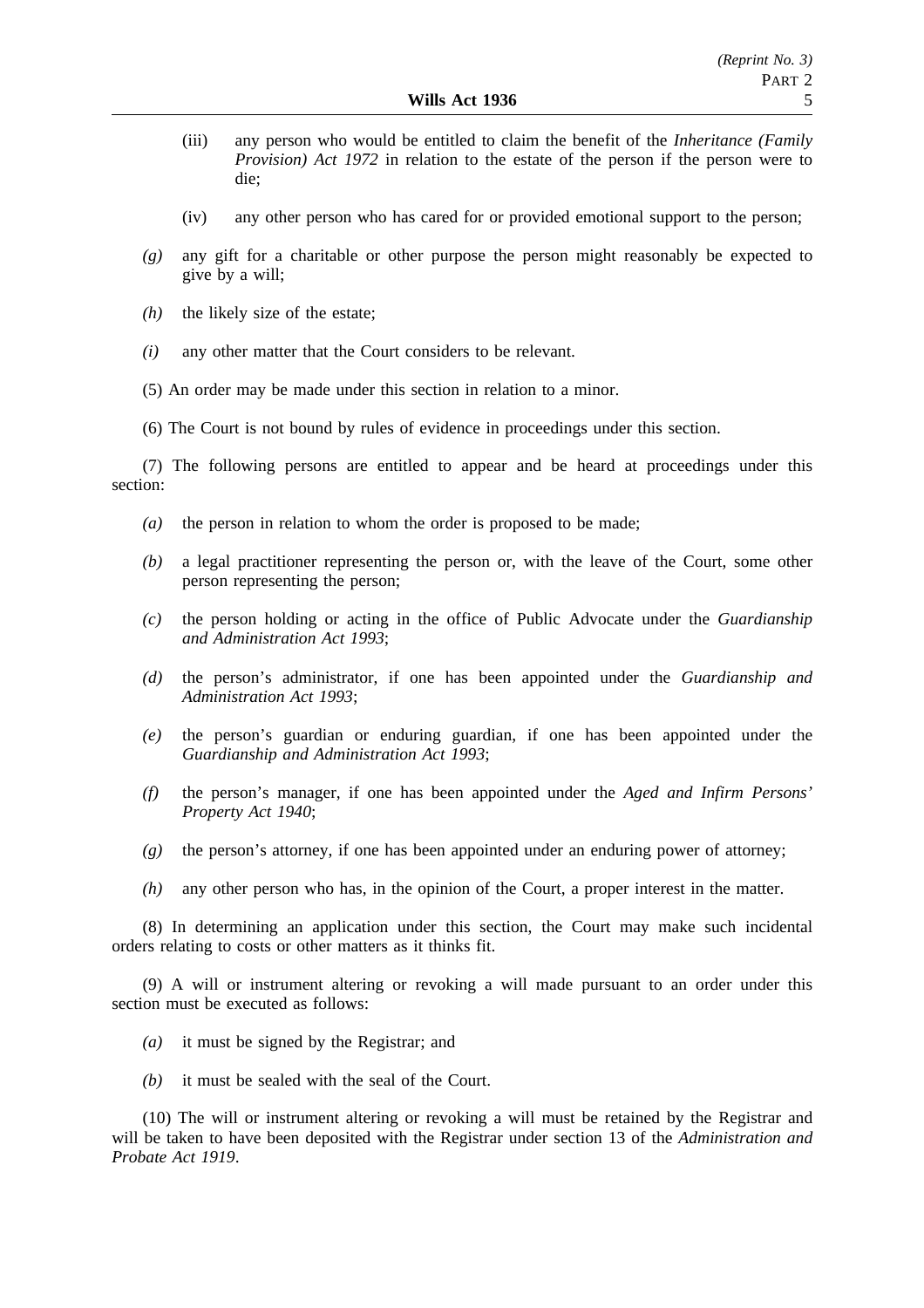(11) The will may not be withdrawn from deposit with the Registrar by or on behalf of the person on whose behalf it was made unless the Court has made an order under this section authorising the revocation of the will (in which case the Registrar must withdraw it on presentation of a copy of the order) or the person has acquired or regained testamentary capacity.

(12) In this section—

"testamentary capacity" means the capacity to make a will<sup>1</sup>.

1. The cause of incapacity to make a will may arise from mental incapacity or from physical incapacity to communicate testamentary intentions.

#### *Execution and attestation of wills*

## **Requirements as to writing and execution of will**

**8.** Subject to this Act, no will is valid unless it is in writing and executed in the following manner:

- *(a)* it must be signed by the testator or by some other person in the testator's presence and by the testator's direction; and
- *(b)* it must appear, on the face of the will or otherwise, that the testator intended by the signature to give effect to the will; and
- *(c)* the signature must be made or acknowledged by the testator in the presence of two or more witnesses present at the same time; and
- *(d)* the witnesses must attest and sign the will (but no form of attestation is necessary); and
- *(e)* the signatures of the witnesses must be made or acknowledged in the presence of the testator (but not necessarily in the presence of each other).

\*\*\*\*\*\*\*\*\*\*

#### **Exercise of power of appointment by will**

**10.** Where a person holds a power of appointment that is exercisable by will—

- *(a)* the provisions of this Act relating to the formalities with which the will must be executed apply in relation to the will notwithstanding that the power has been conferred on condition that a will made in exercise of the power should be executed with some other or lesser formality; and
- *(b)* the power may be exercised by a will executed in accordance with this Act notwithstanding that the power has been conferred on condition that a will made in exercise of the power should be executed with some other or additional formality.

## **Will of person on active service**

**11.** Any person who is on active service as a member of a military, naval or air force of the Commonwealth may dispose of his or her real and personal property by nuncupative will.

## **Validity of will**

**12.** (1) A will is valid if executed in accordance with this Act, notwithstanding that the will is not otherwise published.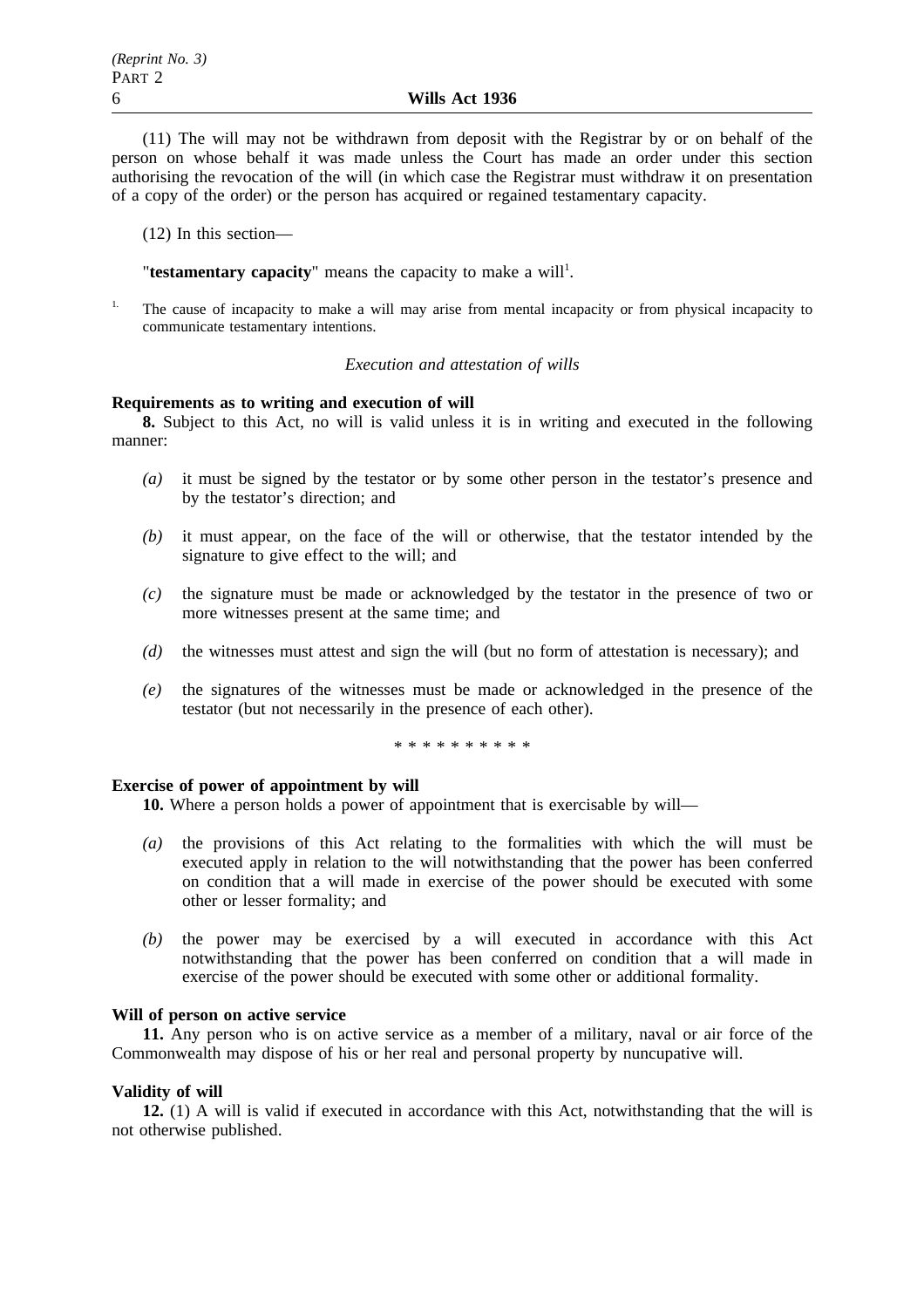(2) Subject to this Act, if the Court is satisfied that a document that has not been executed with the formalities required by this Act expresses testamentary intentions of a deceased person, the document will be admitted to probate as a will of the deceased person.

(3) If the Court is satisfied that a document that has not been executed with the formalities required by this Act expresses an intention by a deceased person to revoke a document that might otherwise have been admitted to probate as a will of the deceased person, that document is not to be admitted to probate as a will of the deceased person.

(4) This section applies to a document whether it came into existence within or outside the State.

(5) Rules of Court may authorise the Registrar to exercise the powers of the Court under this section.

## **Wills made out of the State to be admitted if made according to the law of the place where made, etc.**

**13.** Every will made out of the State before the commencement of the *Wills Act Amendment Act 1966* by a testator who has died or dies after 22 October, 1895 (whatever may be the domicile of the testator at the time of making the will or at the time of his or her death) will, as regards personal estate, be held to be well executed for the purpose of being admitted in the State to probate if it is made according to the forms required either by the law of the place where it was made, or by the law of the place where the testator was domiciled when it was made, or by the laws then in force in that part of Her Majesty's dominions that constituted his or her domicile of origin.

## **Wills made in the State to be admitted if made according to local usage**

**14.** Every will made within the State before the commencement of the *Wills Act Amendment Act 1966* by a testator who has died or dies after 22 October, 1895 (whatever may be the domicile of the testator at the time of making it or at the time of his or her death) will, as regards personal estate, be held to be well executed, and will be admitted in the State to probate if it is executed according to the forms required by the laws for the time being in force in the State.

\*\*\*\*\*\*\*\*\*\*

#### **Will not void by incompetency of witness**

**16.** If any person who attests the execution of a will is at the time of the execution of the will or at any time afterwards incompetent to be admitted a witness to prove the execution of the will, the will is not on that account invalid.

#### **Gifts to an attesting witness**

**17.** No will or testamentary provision in a will is void by reason only of the fact that the execution of the will is attested by a person, or the spouse of a person, who has or may acquire, in terms of the will or provision, any interest in property subject to the will or provision.

> \*\*\*\*\*\*\*\*\*\* \*\*\*\*\*\*\*\*\*\*

## **Creditor attesting to be admitted a witness**

**18.** If by a will any real or personal estate is charged with a debt and a creditor whose debt is so charged or the wife or husband of any such creditor attests the execution of that will, that creditor notwithstanding the charge will be admitted a witness to prove the execution of that will or its validity or invalidity.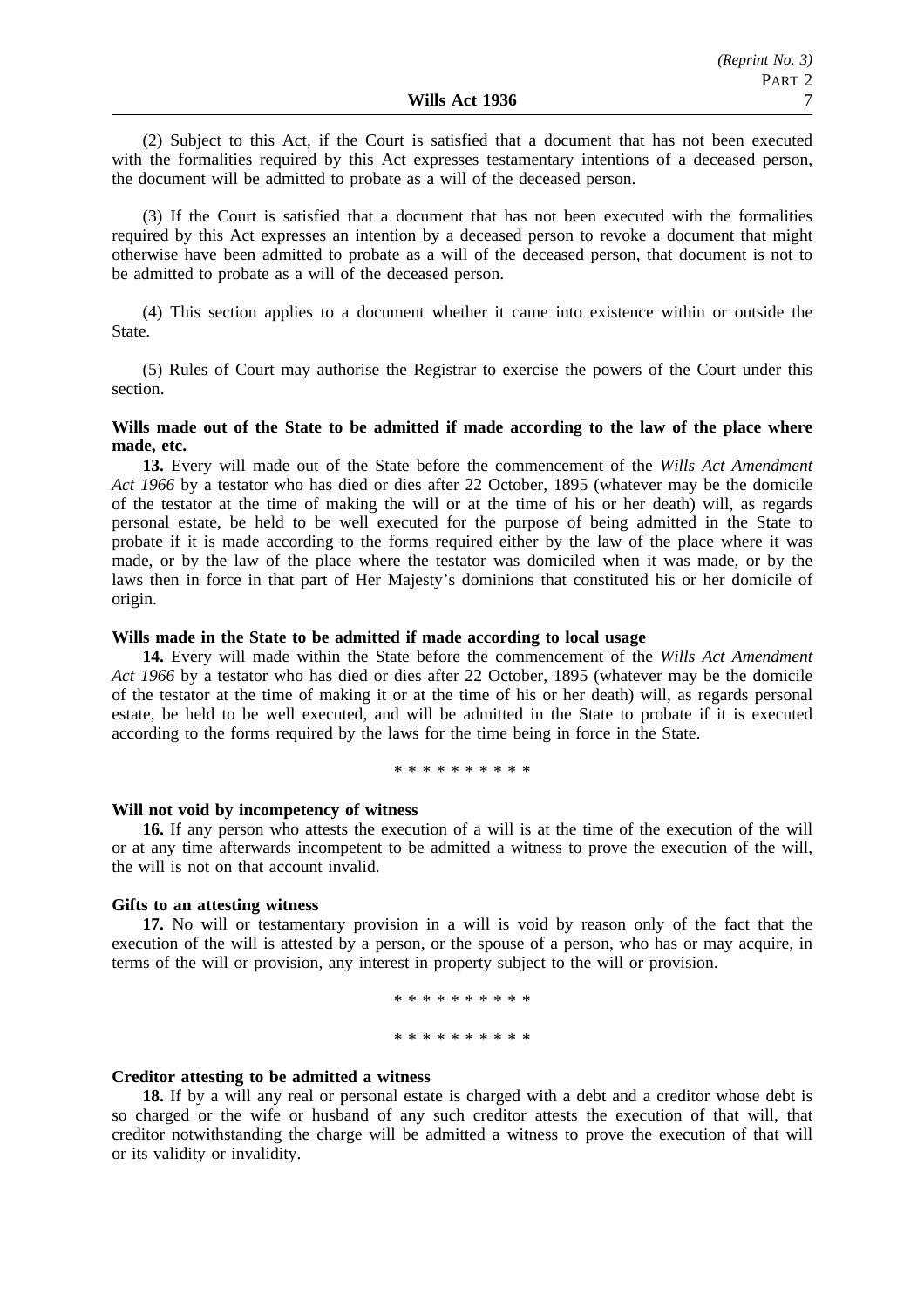#### **Executor to be admitted a witness**

**19.** No person is on account of being an executor of a will incompetent to be admitted a witness to prove the execution of that will or its validity or invalidity.

#### *Revocation of wills*

## **Will to be revoked by marriage**

**20.** (1) Subject to subsection (2), every will made by a man or woman is revoked by his or her marriage (except a will made in exercise of a power of appointment when the real or personal estate thereby appointed would not in default of such appointment pass to his or her heir executor or administrator, or the person entitled as his or her next of kin under the Statute of Distributions).

(2) A will made after the commencement of the *Wills Act Amendment Act 1969* which is expressed to be made in contemplation of marriage, is not revoked by the solemnisation of the marriage contemplated.

#### **Effect of termination of marriage on will**

**20A.** (1) If, after making a will, the testator's marriage is terminated, the following provisions apply:

- *(a)* a disposition of a beneficial interest in property by the will in favour of the testator's former spouse is revoked;
- *(b)* an appointment by the will of the testator's former spouse as executor, trustee or guardian is revoked;
- *(c)* a grant by the will of a power of appointment exercisable by or in favour of the testator's former spouse is revoked;
- *(d)* the will is to have effect with respect to the revocation of such a disposition, appointment or grant of a power as if the former spouse had died on the date of termination of the marriage.
- (2) This section does not affect—
- *(a)* a disposition or grant of a power in accordance with a contract between the testator and the former spouse under which the testator is or was bound to dispose of property by will in a particular way; or
- *(b)* a disposition, appointment or grant of a power if it appears from the terms of the will that the testator intended that the disposition, appointment or grant would have effect despite the termination of the marriage; or
- *(c)* a disposition, appointment or grant of a power if the will is re-executed, or a codicil is made to the will, after termination of the marriage and the will or codicil shows no intention of the testator to revoke the disposition, appointment or grant; or
- *(d)* the right of a former spouse to make a claim under the *Inheritance (Family Provision) Act 1972*.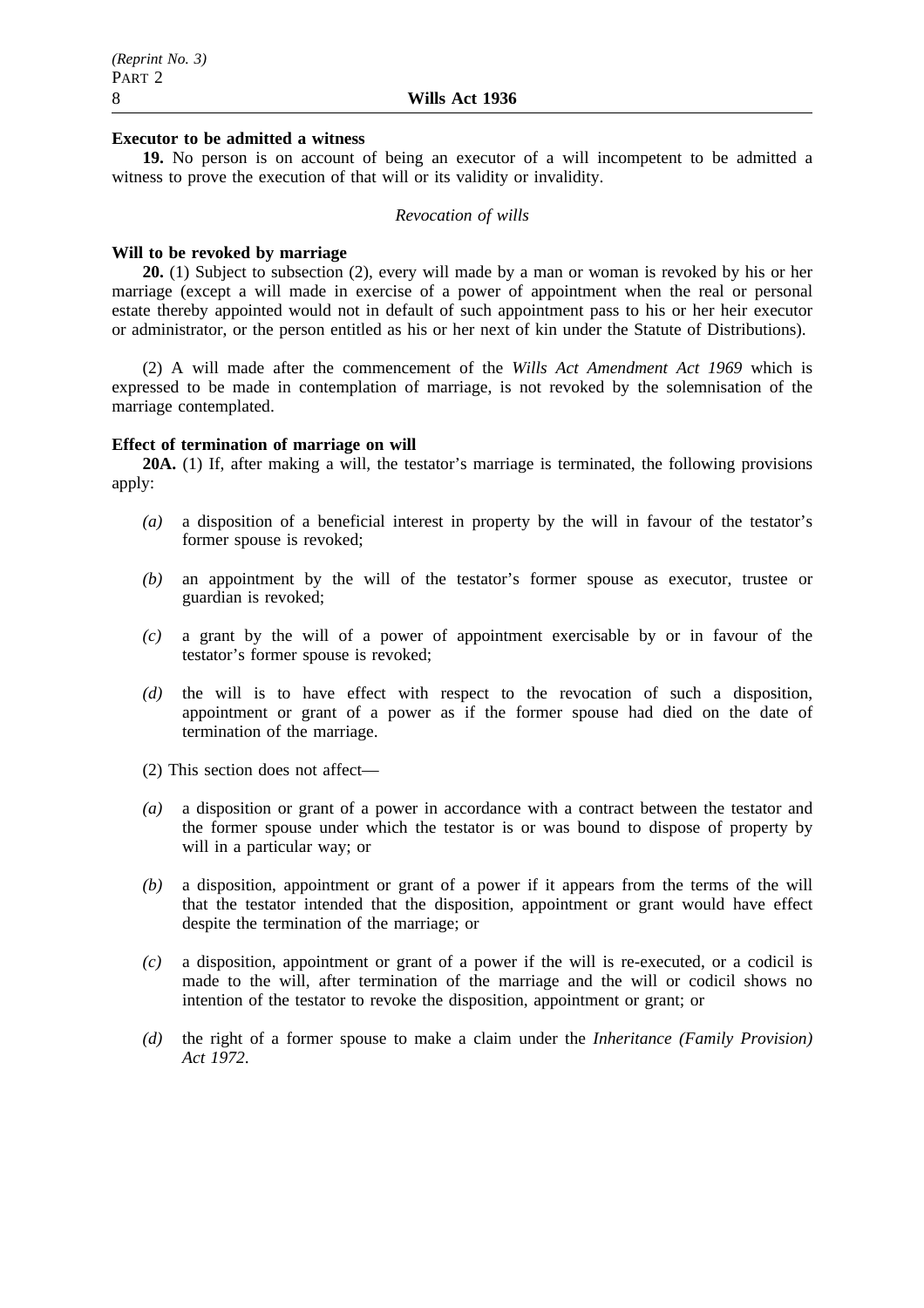- (3) For the purposes of this section—
- *(a)* a marriage is terminated—
	- (i) when a decree of dissolution of a marriage becomes absolute under the *Family Law Act*;
	- (ii) on the making of a decree of nullity under the *Family Law Act* in respect of a purported marriage;
	- (iii) on the termination or annulment of a marriage or purported marriage in accordance with the law of a place outside Australia if the termination or annulment is recognised in Australia under the *Family Law Act*;
- *(b)* "**disposition**" of property by a will includes an appointment of property by will under a power of appointment conferred on the testator;
- *(c)* "**Family Law Act**" means the *Family Law Act 1975* of the Commonwealth, as amended from time to time, or an Act of the Commonwealth enacted in substitution of that Act;
- *(d)* "**spouse**" includes a party to a purported marriage.

#### **No will to be revoked by presumption**

**21.** No will is revoked by any presumption of an intention on the ground of an alteration in circumstances.

## **In what cases wills may be revoked**

**22.** No will or codicil or any part of a will or codicil is revoked otherwise than—

- *(a)* by marriage or termination of marriage as provided by this Act; or
- *(b)* by another will or codicil executed in the manner required by this Act; or
- *(c)* by some writing declaring an intention to revoke the will or codicil or the part of the will or codicil and executed in the manner in which a will is required by this Act to be executed; or
- *(d)* by the burning, tearing or otherwise destroying the will or codicil or the part of the will or codicil by the testator or by some person in the testator's presence and by the testator's direction with the intention of revoking it.

## **Change of domicile not to invalidate will**

**23.** No will made by a testator who has died or dies after 22 October, 1895, will be held to be revoked, or to have become invalid, nor will the construction of the will be altered, by reason of any subsequent change of domicile of the person making the will.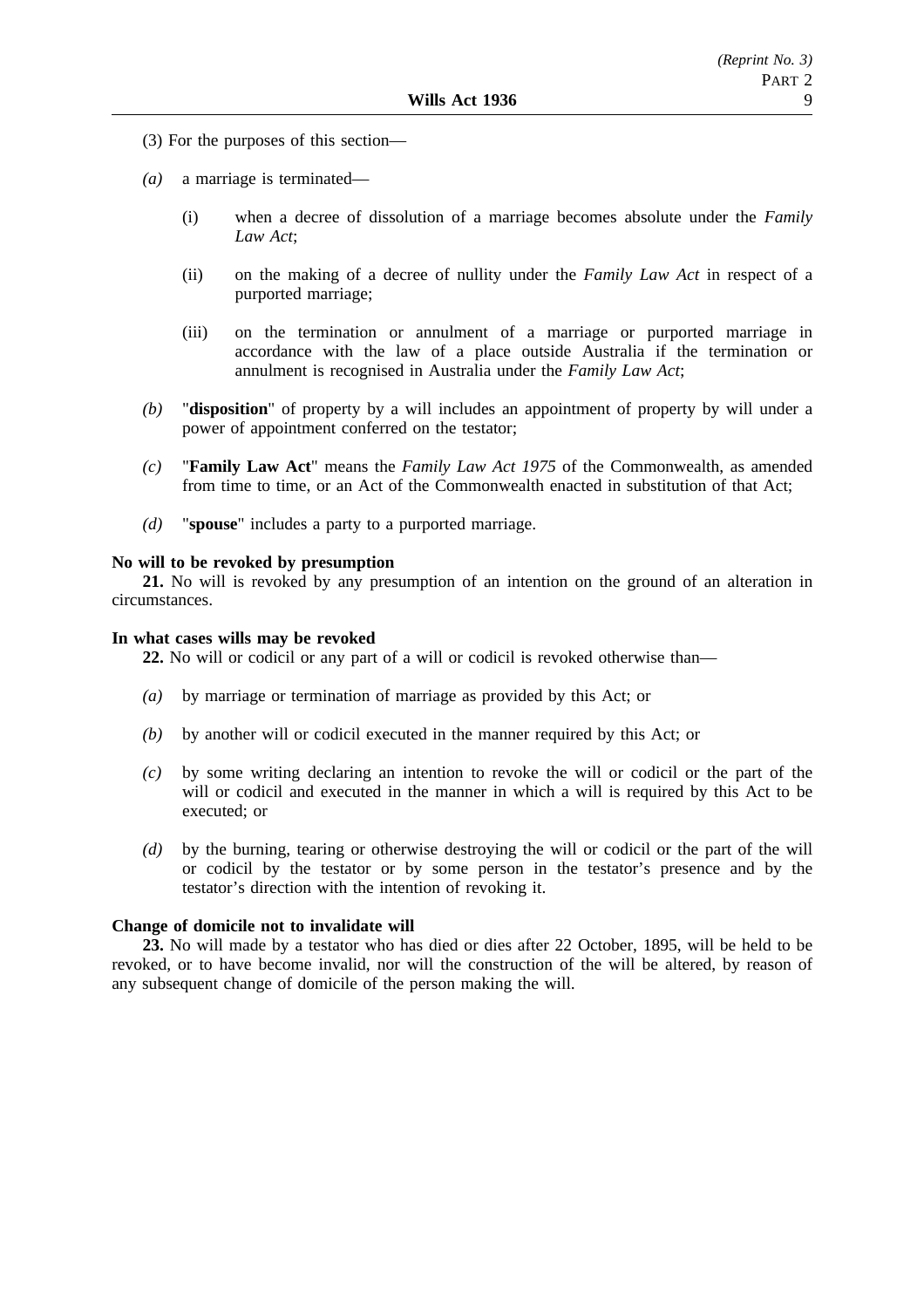#### *Alterations in wills*

## **No alteration in a will has any effect unless executed as a will**

**24.** No obliteration interlineation or other alteration made in any will after its execution is valid or has any effect except so far as the words or effect of the will before such alteration are not apparent unless the alteration is executed in the manner in which a will is required by this Act to be executed; but the will with the alteration as part of the will is to be taken to be duly executed if the signature of the testator and the subscription of the witnesses are made in the margin or on some other part of the will opposite or near to the alteration or at the foot or end of or opposite to a memorandum referring to the alteration and written at the end or some other part of the will.

#### *Revival of wills*

#### **How revoked will is to be revived**

**25.** (1) No will or codicil or any part of a will or codicil which has been in any manner revoked can be revived otherwise than by its re-execution or by a codicil executed in the manner required by this Act and showing an intention to revive the will or codicil or the part of the will or codicil.

(2) When any will or codicil which has been partly revoked and afterwards wholly revoked is revived, the revival does not extend to so much of the will or codicil as was revoked before the revocation of the whole of it unless an intention to the contrary is shown.

## *Rectification of wills*

#### **Power of rectification**

**25AA.** (1) If the Court is satisfied that a will does not accurately reflect the testamentary intentions of a deceased person, the Court may order that the will be rectified so as to give proper expression to those intentions.

(2) An application for an order under this section must not, except with the consent of the Court, be made more than six months after the grant of probate or letters of administration.

(3) Nothing in this section affects the operation of section 29 of the *Trustee Act 1936*.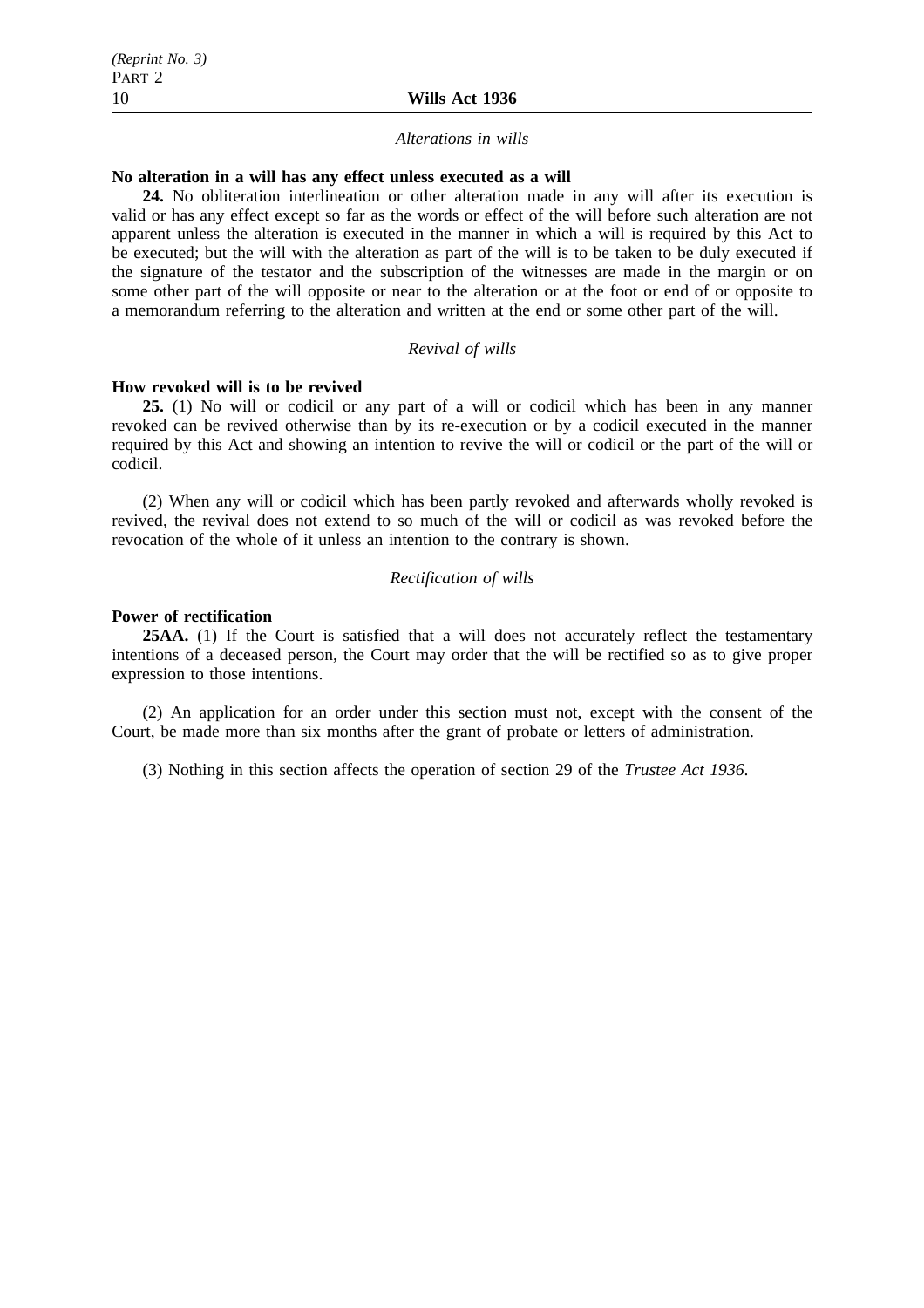## **PART 3 VALIDITY OF WILLS MADE OUTSIDE THE STATE**

#### **Interpretation and application**

**25A.** (1) In this Part—

"**country**" means any place or group of places having its own law of nationality (including the Commonwealth of Australia and its territories);

"**internal law**" in relation to any country or place means the law which would apply in a case where no question of the law in force in any other country or place arose;

"**place**" means any territory (including a State or Territory of the Commonwealth of Australia).

(2) Where under this Act the internal law in force in any country or place is to be applied in the case of a will, but there are in force in that country or place two or more systems of internal law relating to the formal validity of wills, the system to be applied must be ascertained as follows;

- *(a)* if there is in force throughout the country or place a rule indicating which of those systems can properly be applied in the case in question, that rule must be followed; or
- *(b)* if there is no such rule, the system will be that with which the testator was most closely connected at the relevant time and for this purpose the relevant time is the time of the testator's death where the matter is to be determined by reference to circumstances prevailing at his or her death and the time of execution of the will in any other case.

(3) In determining for the purposes of this Act whether or not the execution of a will conformed to a particular law, regard must be had to the formal requirements of that law at the time of execution, but this does not prevent account being taken of an alteration of law affecting wills executed at that time if the alteration enables the will to be treated as properly executed.

(4) This Part does not apply to a will of a testator who died before the commencement of the *Wills Act Amendment Act 1966* and does apply to a will of a testator who dies after that commencement whether the will was executed before or after that commencement.

(5) Where (whether in pursuance of this Act or not) a law in force outside the State falls to be applied in relation to a will, any requirement of that law whereby special formalities are to be observed by testators answering a particular description, or witnesses to the execution of a will are to possess certain qualifications, will be treated, notwithstanding any rule of that law to the contrary, as a formal requirement only.

## **General rule as to formal validity**

**25B.** Notwithstanding any other provision of this Act, a will is to be treated as properly executed for all purposes if its execution conformed to the internal law in force in the place where it was executed, or in the place where, at the time of its execution or of the testator's death, he or she was domiciled or had his or her habitual residence, or in a country of which, at either of those times, he or she was a national.

## **Additional rules**

**25C.** Without limiting the generality of section 25B, the following wills are to be treated as properly executed for the purpose of being admitted in the State to probate: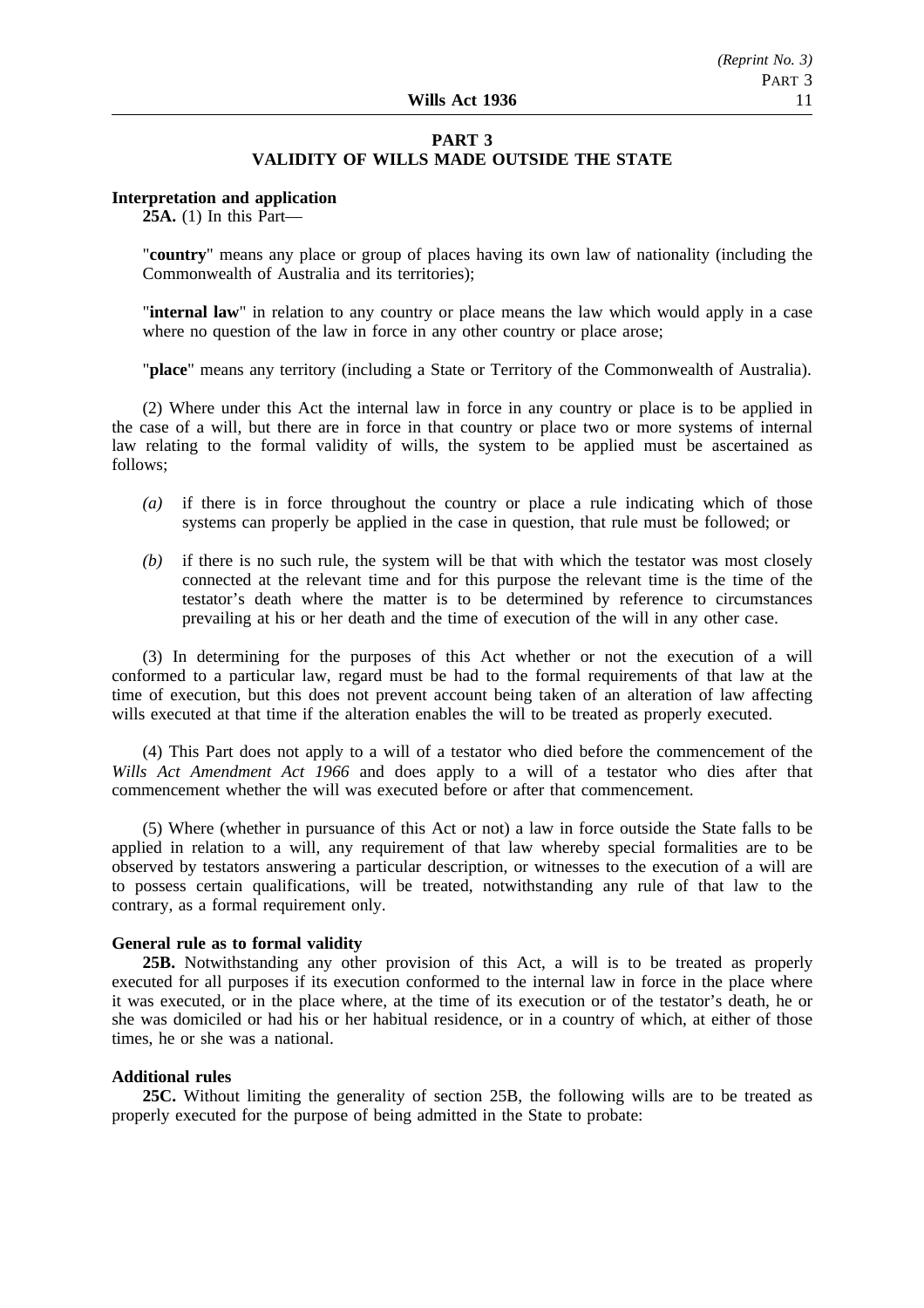- *(a)* a will executed on board a vessel or aircraft of any description, if the execution of the will conformed to the internal law in force in the place with which, having regard to its registration (if any) and other relevant circumstances, the vessel or aircraft may be taken to have been most closely connected;
- *(b)* a will so far as it disposes of immovable property if its execution conformed to the internal law in force in the country or place where the property was situated;
- *(c)* a will so far as it revokes a will which under this Act would be treated as properly executed or revokes a provision which under this Act would be treated as comprised in a properly executed will if the execution of the later will conformed to any law by reference to which the revoked will or provision would be so treated;
- *(d)* a will so far as it exercises a power or appointment if the execution of the will conformed to the law governing the essential validity of the power.

\*\*\*\*\*\*\*\*\*\*

## **Validity of statutory wills made outside the State**

**25D.** (1) A statutory will made according to the law of the place where the deceased was resident at the time of execution will be regarded as a valid will of the deceased.

(2) In this section—

"**statutory will**" means a will executed by virtue of a statutory provision on behalf of a person who, at the time of execution, lacked testamentary capacity.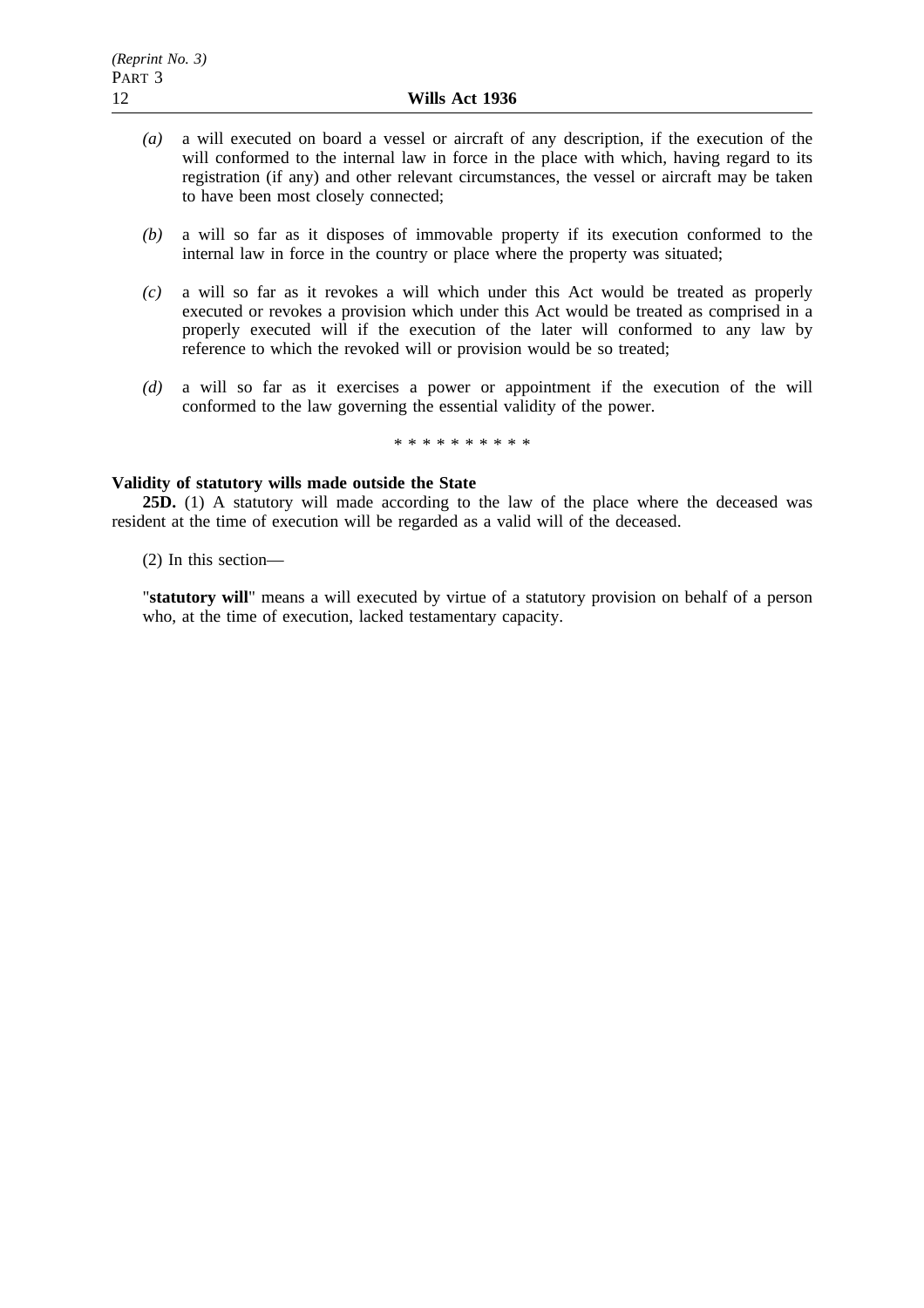## **PART 4 CONSTRUCTION OF WILLS**

#### **When a devise not to be rendered inoperative, etc.**

**26.** No conveyance or other act made or done subsequently to the execution of a will of or relating to any real or personal estate comprised in the will except an act by which the will is revoked as aforesaid prevents the operation of the will with respect to such estate or interest in that real or personal estate as the testator had power to dispose of by will at the time of his or her death.

#### **A will to speak from the death of the testator**

**27.** Every will is to be construed with reference to the real estate and personal estate comprised in it to speak and take effect as if it had been executed immediately before the death of the testator unless a contrary intention appears by the will.

#### **What a residuary devise includes**

**28.** Unless a contrary intention appears by the will, any real estate or interest in real estate comprised or intended to be comprised in any devise in a will, which devise fails or is void by reason of the death of the devisee in the lifetime of the testator or by reason of the devise being contrary to law or otherwise incapable of taking effect, will be included in the residuary devise (if any) contained in the will.

#### **What estates a general devise includes**

**29.** A devise of the land of the testator or of the land of the testator in any place or in the occupation of any person mentioned in his or her will or otherwise described in a general manner, and any other general devise which would describe a leasehold estate if the testator had no freehold estate which could be described by it, is to be construed to include the leasehold estates of the testator or his or her leasehold estates or any of them to which such description extends, as the case may be, as well as freehold estates, unless a contrary intention appears by the will.

#### **What property subject to a power of appointment a general gift includes**

**30.** (1) A general devise of the real estate of the testator in any place or in the occupation of any person mentioned in the testator's will or otherwise described in a general manner is to be construed to include any real estate or any real estate to which the description extends (as the case may be) which the testator has power to appoint in any manner he or she may think proper and operates as an execution of that power unless a contrary intention appears by the will.

(2) In like manner a bequest of the personal estate of the testator or any bequest of personal property described in a general manner is to be construed to include any personal estate or any personal estate to which the description extends (as the case may be) which the testator has power to appoint in any manner he or she may think proper and operates as an execution of that power unless a contrary intention appears by the will.

## **How a devise without words of limitation is to be construed**

**31.** Where any real estate is devised to any person without any words of limitation, that devise is to be construed to pass the whole estate or interest (whether the fee simple or any other estate or interest), which the testator had power to dispose of by will in that real estate unless a contrary intention appears by the will.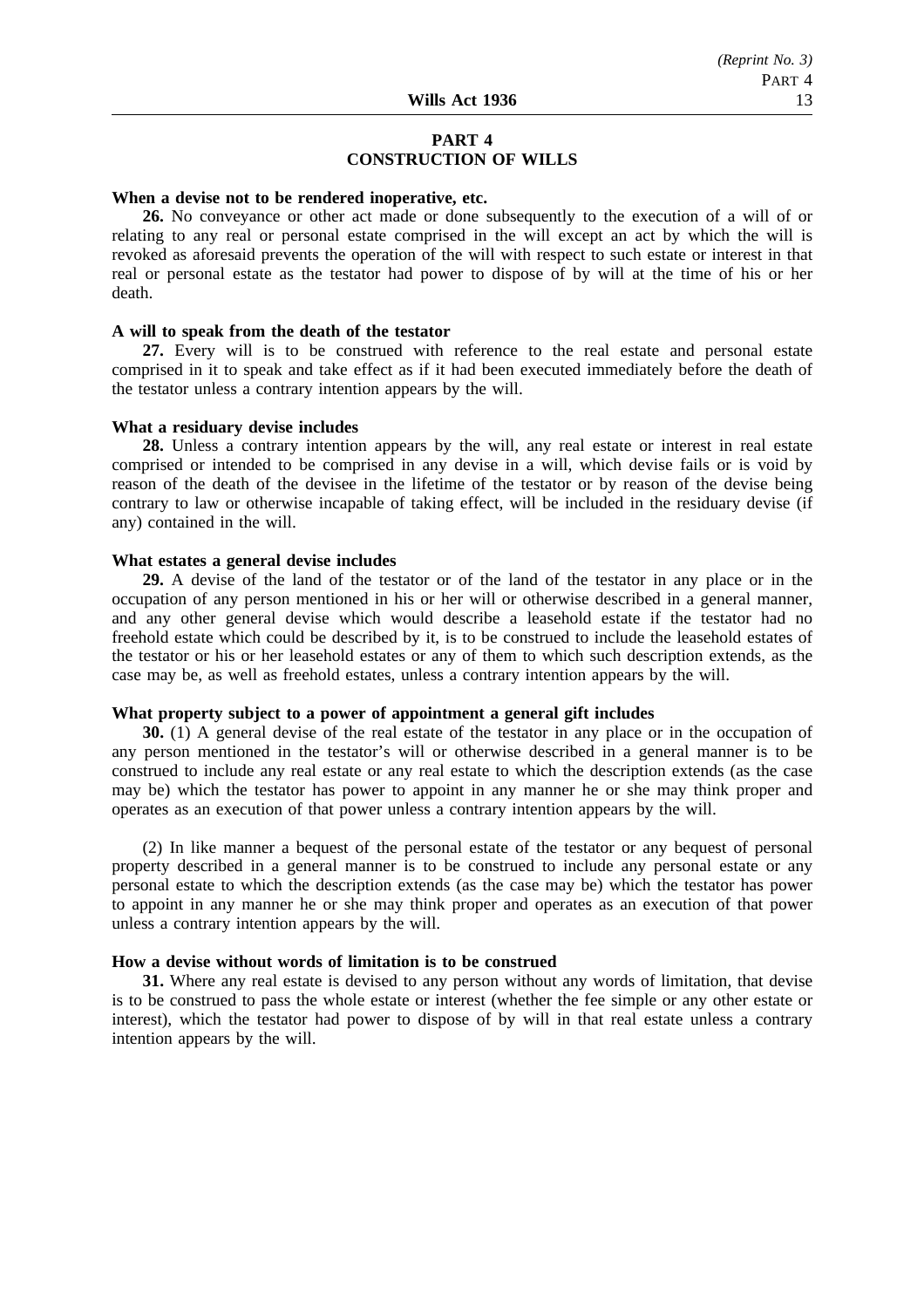## **How the words "die without issue" or "die without leaving issue" are to be construed**

**32.** (1) In any devise or bequest of real or personal estate the words "die without issue" or "die without leaving issue" or "have no issue" or any other words which may import either a want or failure of issue of any person in his or her lifetime or at the time of his or her death, or an indefinite failure of his or her issue are to be construed to mean a want or failure of issue in the lifetime or at the time of death of that person and not an indefinite failure of his or her issue unless a contrary intention appears by the will by reason of that person having a prior estate tail or of a preceding gift being without any implication arising from such words a limitation of an estate tail to that person or issue or otherwise.

(2) This section does not extend to cases where the words mentioned in subsection (1) import if no issue described in a preceding gift is born or if there is no issue who lives to attain the age or otherwise answer the description required for obtaining a vested estate by a preceding gift to such issue.

#### **No devise to trustees or executors, etc., operates to pass a chattel interest**

**33.** Where any real estate is devised to any trustee or executor that devise is to be construed to pass the whole estate or interest (whether the fee simple or any other estate or interest), which the testator had power to dispose of by will in that real estate unless a definite term of years absolute or determinable or an estate of freehold is thereby given to him or her expressly or by implication.

## **Trustees under an unlimited devise, etc., to take the fee**

**34.** Where any real estate is devised to a trustee without any express limitation of the estate to be taken by the trustee and the beneficial interest in the real estate or in the surplus rents and profits of the real estate is not given to any person for life or that beneficial interest is given to any person for life but the purposes of the trust may continue beyond the life of that person, that devise is to be construed to vest in the trustee the whole legal estate (whether the fee simple or any other estate) which the testator had power to dispose of by will in that real estate and not an estate determinable when the purposes of the trust are satisfied.

## **Devises of estates tail do not lapse**

**35.** Where any person to whom any real estate is devised for an estate tail or an estate in quasi entail, dies in the lifetime of the testator leaving issue who would be heritable under the entail and any such issue are living at the time of the death of the testator, the devise does not lapse but takes effect as if the death of that person had happened immediately after the death of the testator unless a contrary intention appears by the will.

## **Gifts to children or other issue who leave issue living at the testator's death do not lapse**

**36.** Where any person being a child or other issue of the testator to whom any real or personal estate is devised or bequeathed for any estate or interest not determinable at or before the death of that person dies in the lifetime of the testator leaving issue and any such issue of that person is living at the time of the death of the testator, the devise or bequest does not lapse, but takes effect as if the death of that person had happened immediately after the death of the testator unless a contrary intention appears by the will.

#### **Validity of certain wills**

**37.** Nothing in section 13, 14 or 23 invalidates any will or other testamentary instrument as regards personal estate which would have been valid if those sections had not been passed, except as that will or other testamentary instrument may be revoked or altered by any subsequent will or testamentary instrument made valid by those sections.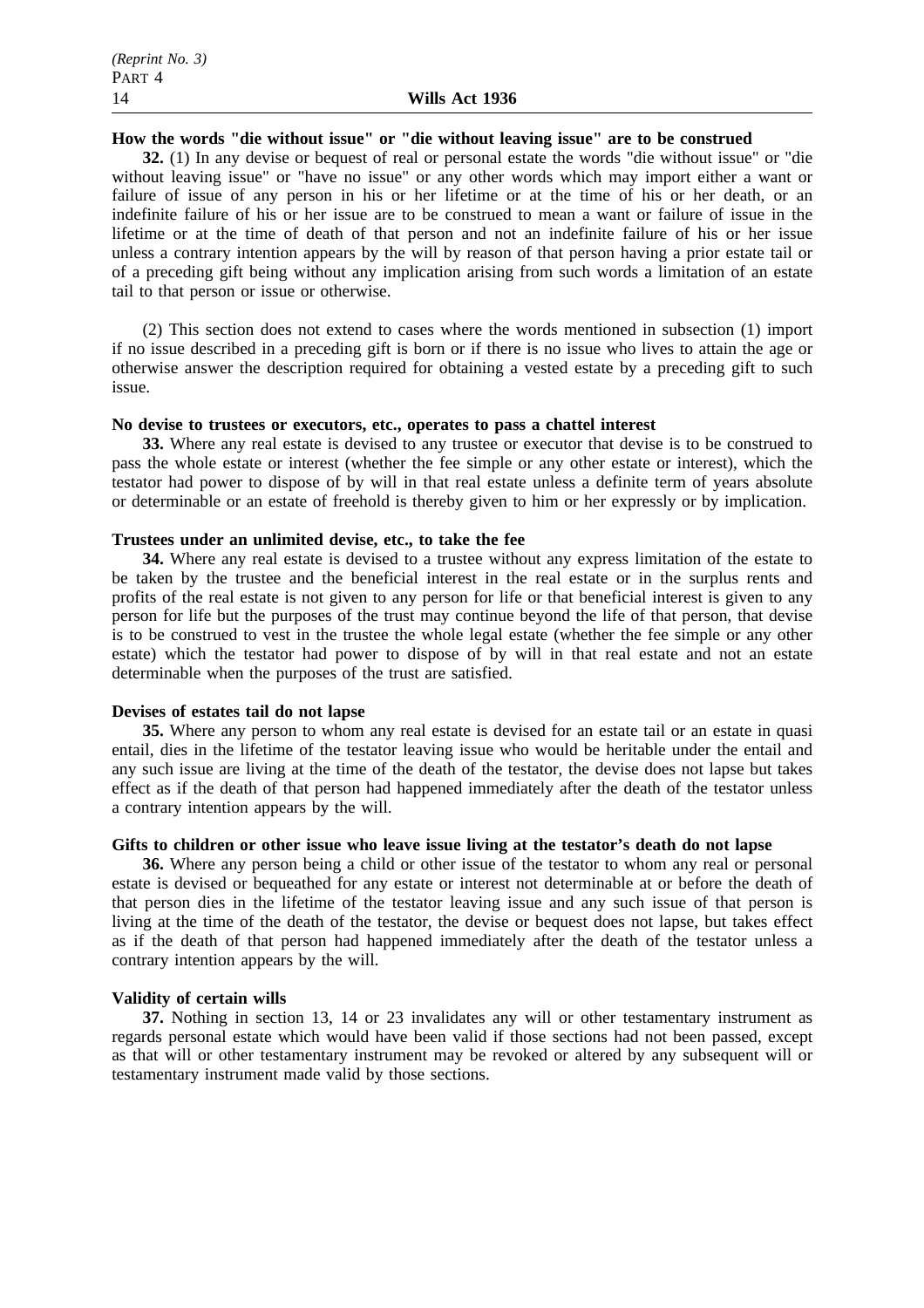## **References to valuations made or accepted for succession duty purposes, etc., to be construed, where appropriate, as references to valuations made by competent valuers**

**38.** Where a will refers expressly or by implication to a valuation made or accepted for the purpose of assessing succession duty or any other form of death duty, that reference is, if the valuation contemplated by the reference is not required under the law of this State or of any other place, to be construed as if it were a reference to a valuation made by a competent valuer.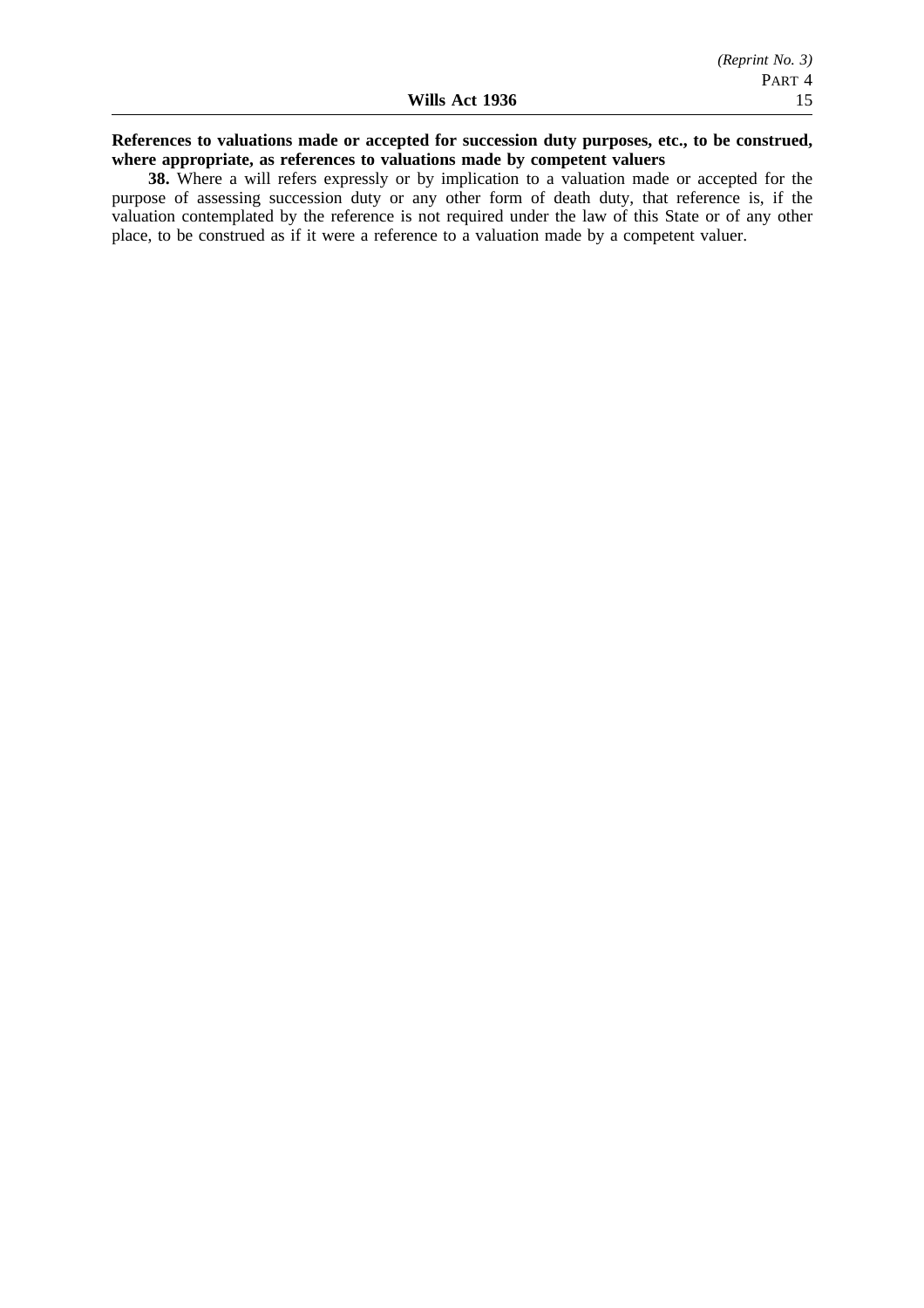## **APPENDIX**

#### **LEGISLATIVE HISTORY**

#### **Transitional Provisions**

*(Transitional provision from Wills (Miscellaneous) Amendment Act 1994, s. 9)*

#### **Application of amendments to formality requirements**

9. The amendments made to section 8 of the principal Act by section 5 of this Act and the repeal of section 9 of the principal Act by section 6 of this Act have effect in relation to wills whether made before, on or after the commencement of this Act.

*(Transitional provision from Wills (Effect of Termination of Marriage) Amendment Act 1996, s. 5)*

#### **Application**

5. The amendments made to the principal Act by this Act apply in relation to a will of a person dying after the commencement of this Act whether the will was made or the marriage terminated before or after the commencement.

#### **Legislative History**

- Legislative history prior to 3 February 1976 appears in marginal notes and footnotes included in the consolidation of this Act contained in Volume 11 of The Public General Acts of South Australia 1837-1975 at page 564.
- Legislative history since 3 February 1976 (**entries in bold type indicate amendments incorporated since the last reprint**) is as follows:

| Section 1:                | substituted by 54, 1990, s. 3(1) (Sched. 3)                                    |
|---------------------------|--------------------------------------------------------------------------------|
| Section 2:                | repealed by 54, 1990, s. 3(1) (Sched. 3)                                       |
| Section 3:                | amended by 54, 1990, s. 3(1) (Sched. 3); definition of "adult"                 |
|                           | inserted by 9, 1994, s. $3(a)$                                                 |
|                           | definition of "minor" inserted by 9, 1994, s. 3(b)                             |
| Section 4:                | amended by 54, 1990, s. 3(1) (Sched. 3)                                        |
| Section 5:                | amended by 54, 1990, s. 3(1) (Sched. 3); substituted by 9, 1994,               |
|                           | s.4                                                                            |
| Section 6:                | inserted by 9, 1994, s. 4                                                      |
| Section 7:                | inserted by 36, 1996, s. 3                                                     |
| Section 8:                | amended by 54, 1990, s. 3(1) (Sched. 3); substituted by 9, 1994,               |
|                           | s.5                                                                            |
| Section 9:                | amended by 54, 1990, s. 3(1) (Sched. 3); repealed by 9, 1994, s.               |
|                           | 6                                                                              |
| Section 11:               | amended by 54, 1990, s. 3(1) (Sched. 3)                                        |
| Section $12(2)$ :         | amended by 54, 1990, s. 3(1) (Sched. 3); substituted by 9, 1994,<br>s. 7       |
| Section $12(3) - (5)$ :   | inserted by 9, 1994, s. 7                                                      |
| Sections 13 and 14:       | amended by 54, 1990, s. 3(1) (Sched. 3)                                        |
| Section 15:               | repealed by 54, 1990, s. 3(1) (Sched. 3)                                       |
| Section 16:               | amended by 54, 1990, s. 3(1) (Sched. 3)                                        |
| Section $17(1)$ :         | amended and redesignated as s. $17$ by $54$ , $1990$ , s. $3(1)$<br>(Sched. 3) |
| Sections $18 - 25$ :      | amended by 54, 1990, s. 3(1) (Sched. 3)                                        |
| <b>Section 20A:</b>       | inserted by 39, 1996, s. 3                                                     |
| <b>Section 22:</b>        | amended by 39, 1996, s. 4                                                      |
| Section 25AA and heading: | inserted by 9, 1994, s. 8                                                      |
| Part 3 heading:           | substituted by 36, 1996, s. 4                                                  |
| Section $25A(2) - (5)$ :  | amended by 54, 1990, s. 3(1) (Sched. 3)                                        |
| Section 25B:              | amended by 54, 1990, s. 3(1) (Sched. 3)                                        |
| Section $25C(1)$ :        | amended and redesignated as s. 25C by 54, 1990, s. 3(1) (Sched.                |
|                           | 3)                                                                             |